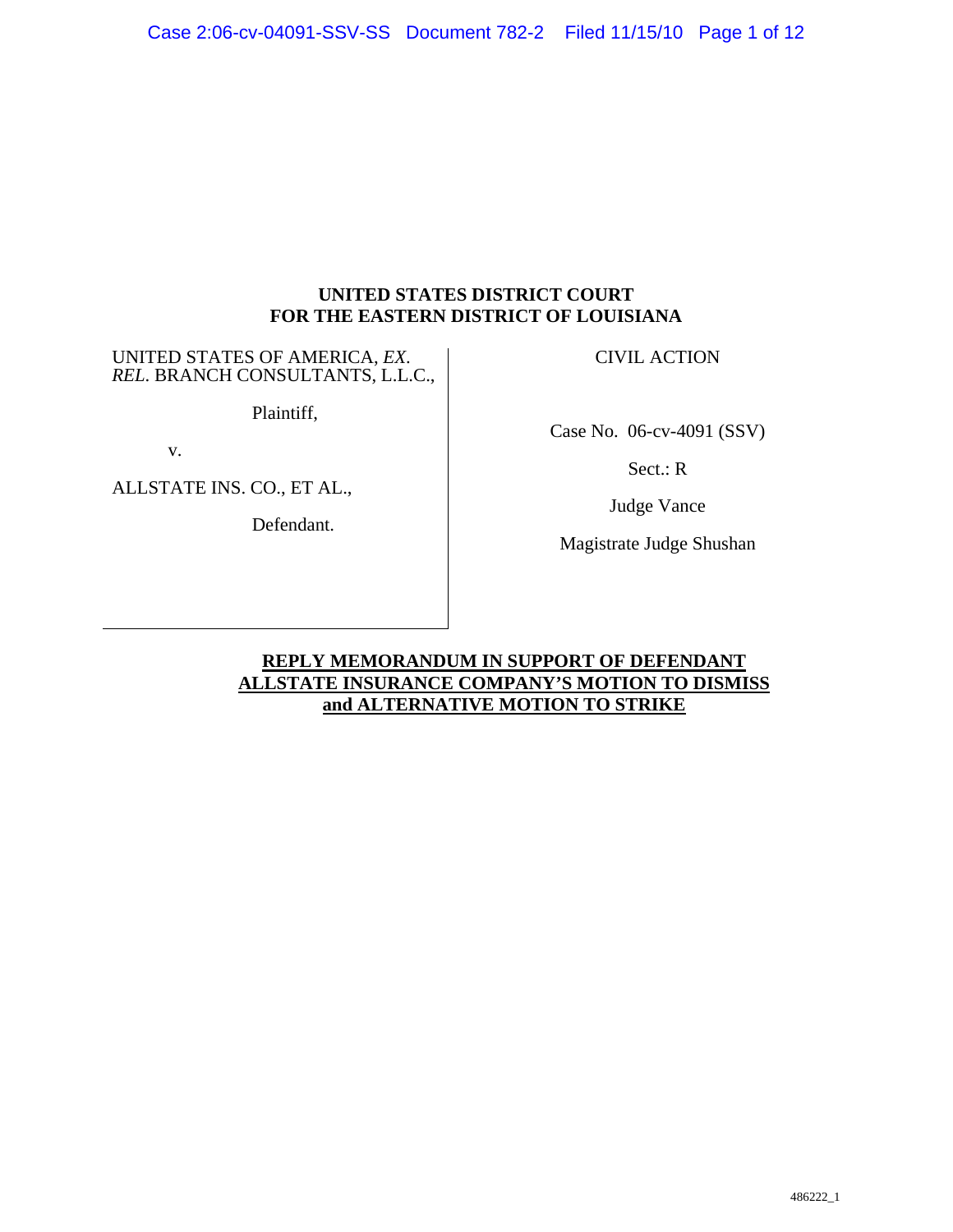#### **INTRODUCTION**

Plaintiff-relator Branch Consultants, L.L.C.'s ("Branch's") attempt to stave off dismissal of the Second Amended Complaint ("SAC") as against Allstate Insurance Company ("Allstate") ignores or attempts to rewrite prior decisions by this Court and the Fifth Circuit establishing that those claims are barred. For example, Branch argues that Allstate's voluntary dismissal from *United States ex rel. Rigsby v. State Farm Insurance Company* ("*Rigsby*") gives it an excuse to re-litigate the Fifth Circuit's holding that *Rigsby* bars Branch's claims against Allstate under the False Claims Act's ("FCA's") first-to-file rule, even though the indisputable record shows that the Fifth Circuit expressly considered that dismissal prior to ruling against Branch. Branch also misconstrues the Fifth Circuit's opinion dismissing its claims, rehashing arguments it already unsuccessfully presented, and wrongly conflating voluntary dismissals with the type of sham litigation the Fifth Circuit declined to address in its opinion.

Branch is also incorrect that its addition of new "inflated-revenue scheme" allegations to the SAC allows it to pursue its claims against Allstate. Branch erroneously suggests that *Rigsby* contained no such allegations, when in fact it plainly did, in the same depth of detail as the "lossshifting" allegations held by the Fifth Circuit to be preclusive for first-to-file purposes. Moreover, substantially similar claims were made in prior public disclosures, and because Branch has not shown that it is an original source of the inflated revenue allegations, they are barred by the public disclosure rule.

Compounding its disregard of prior decisions in this case, Branch also ignores this Court's decision dismissing its "reverse false claims" allegations, asserting that somehow despite the dismissal of those claims on Rule  $9(b)^1$  grounds, and its failure to add any new allegations, those claims still remain in the case. Branch's inflated revenue allegations also fail Rule 9(b), because as Branch concedes, it has pled *no* new facts to support those allegations.

 $\frac{1}{1}$  Unless otherwise noted, all references to "Rules" refer to the Federal Rules of Civil Procedure.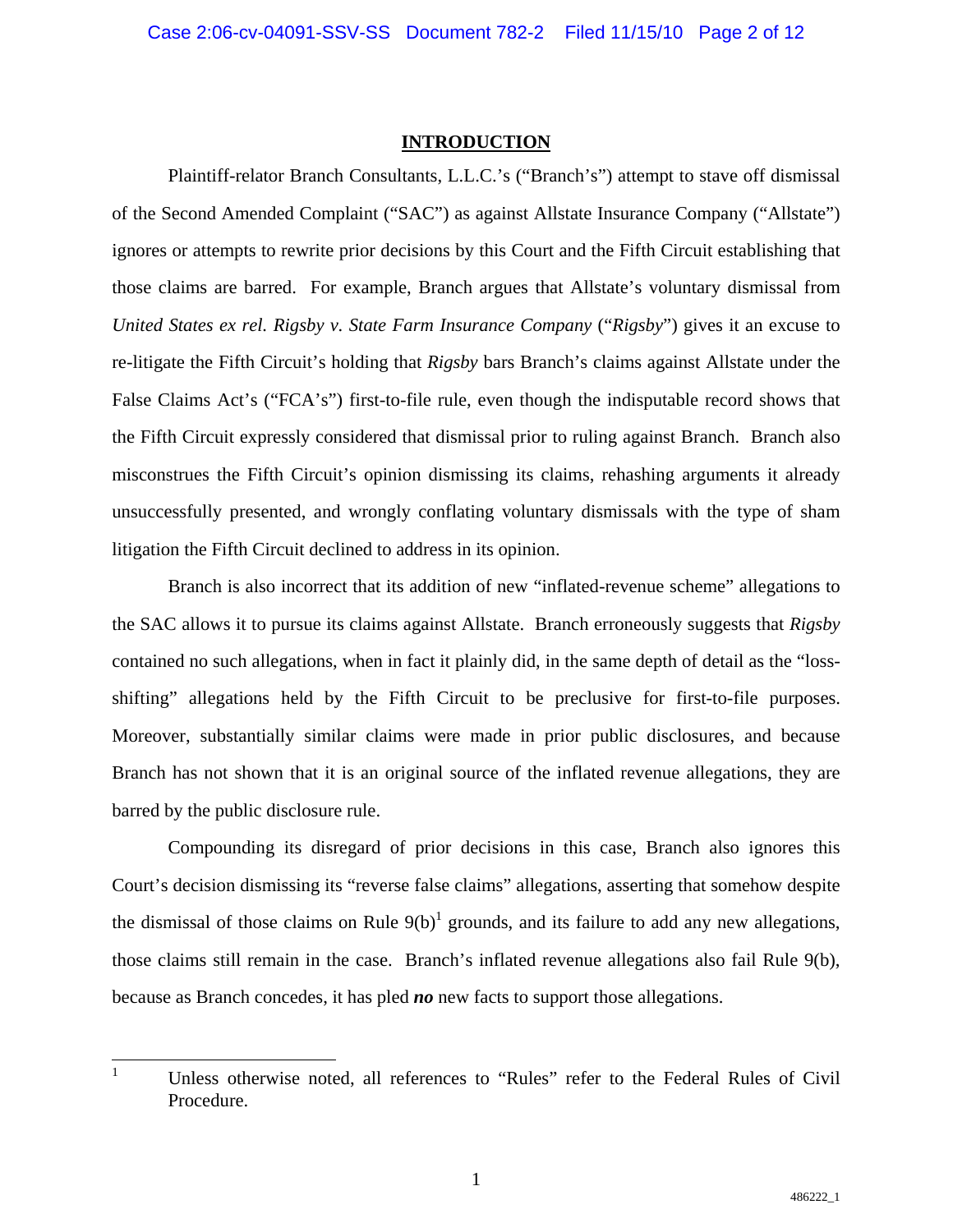## Case 2:06-cv-04091-SSV-SS Document 782-2 Filed 11/15/10 Page 3 of 12

Everything has an end—even litigation. Branch cannot re-litigate issues decided against it fair and square, and its complaint against Allstate should be dismissed.

## **ARGUMENT**

## **A. The First-to-File Rule Bars Branch's Claims Against Allstate**

# 1. Allstate's Voluntary Dismissal From *Rigsby* Does Not Fall Within The Scope Of The Issues Left Open By The Fifth Circuit

Branch ignores the crucial but inescapable point that the *only* "as-yet-unpresented" question the Fifth Circuit left unaddressed in *Branch* was whether "a dismissal *for lack of any factual basis or on Rule 9(b) grounds*" in a first-filed action—in other words, an action found to be "*essentially a sham*"—would then permit a relator to file suit without facing the first-to-file bar. *United States ex rel. Branch Consultants v. Allstate Ins. Co.*, 560 F.3d 371, 379 (5th Cir. 2009) (emphasis added). Branch claims that with this statement, the Fifth Circuit "declined to determine whether the *Rigsby* case would continue to preempt Branch under the first-to-file rule once it had been dismissed." (Opp., Dkt. 735, at 1). But that is not what the Fifth Circuit actually said. Rather, it clearly listed the types of dismissals that might raise the issue it left open—"a dismissal for lack of any factual basis or on Rule 9(b) grounds" reflecting that the complaint was a "sham"—and conspicuously did *not* include voluntary dismissals among them.

This was not an oversight: the Fifth Circuit knew full well that Allstate had been voluntarily dismissed from *Rigsby* before it ruled. Significantly, Branch does not even attempt to address any of the controlling authority cited by Allstate that a voluntary dismissal is not tantamount to a dismissal under Rule 9(b) or for lack of any factual basis, much less a concession that the suit is a sham.<sup>2</sup> Allstate's voluntary dismissal thus does not present any "as-yetunpresented" question left open by the Fifth Circuit.

 $\frac{1}{2}$  *See, e.g.*, *Bryant v. Military Dep't of Mississippi*, 597 F.3d 678, 690 (5th Cir. 2010) (stating that litigation is sham only if it is both objectively baseless and subjectively motivated by bad faith); *Dean v. Riser*, 240 F.3d 505, 512 (5th Cir. 2001) (holding that "the mere dismissal" of a plaintiff's suit "will not establish that the underlying claim was frivolous, unreasonable, or groundless") (emphasis omitted).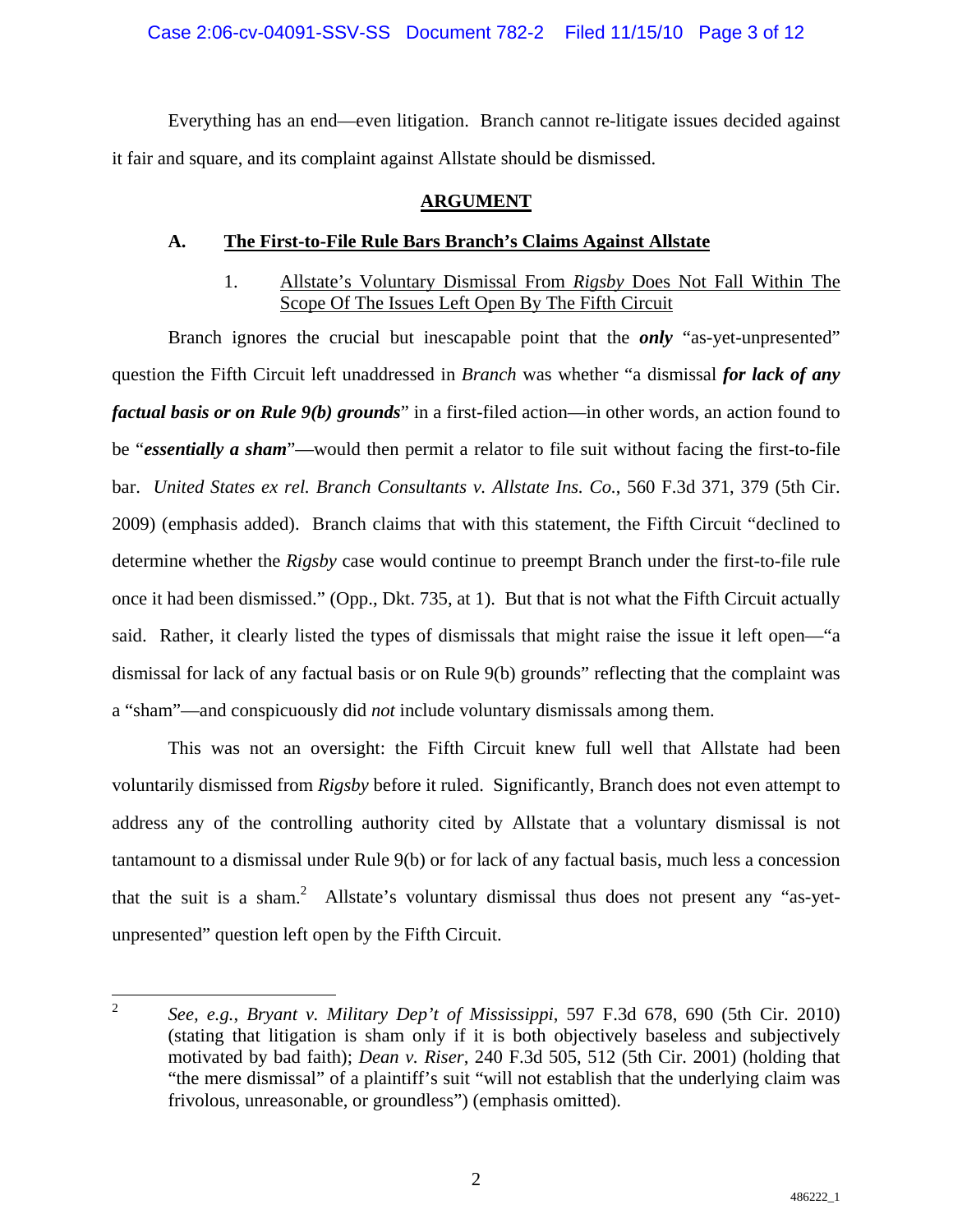### Case 2:06-cv-04091-SSV-SS Document 782-2 Filed 11/15/10 Page 4 of 12

Branch argues—in a footnote—that its allegation that *Rigsby* was a sham as to Allstate should be accepted as true at this stage. (Opp. at 8 n.17). But Branch has no response (because there is none) regarding its failure to allege any factual support for its bald assertion that *Rigsby* was a sham, nor does Branch dispute (because it cannot) that "labels and conclusions" such as those it alleges are "not entitled to assumption of truth." *Ashcroft v. Iqbal*, 129 S.Ct. 1937, 1949- 50 (2009) (internal quotations omitted). Branch is also incorrect that Allstate must "first answer[] and submit[] to discovery" before attacking Branch's allegations, for Rule 8 "does not unlock the doors of discovery for a plaintiff armed with nothing more than conclusions." *Id.* at 1950.

## 2. The Fifth Circuit Has Already Rejected Branch's Argument That *Rigsby*  Has No Preclusive Effect Because It "Flunks Rule 9(b)"

Just as the Fifth Circuit has already rejected Branch's argument that Allstate's voluntary dismissal from *Rigsby* precludes the application of the first-to-file rule, it has rejected Branch's argument that *Rigsby* has no preclusive effect because it "[f]lunks Rule 9(b)." (Opp. at 5).<sup>3</sup> As it does now, Branch urged the Fifth Circuit to follow *Walburn v. Lockheed Martin Corp.*, 431 F.3d 966 (6th Cir. 2005), in which the Sixth Circuit determined that a "vague and broadly-worded" action that failed Rule 9(b) could not bar a later-filed action.<sup>4</sup> *Id.* at 972-73. However, the Fifth Circuit declined to do so; rather than conduct a Rule 9(b) analysis, it acknowledged that *Rigsby*'s allegations against Allstate were "skeletal" but found they were nevertheless sufficient to bar Branch's claims. *Branch*, 560 F.3d at 579.

 $\frac{1}{3}$  *See, e.g.*, Original Brief of Plaintiff-Appellant at 26-36, *United States ex rel. Branch Consultants v. Allstate Ins. Co., et al.*, No. 07-31191, Dkt. 0051174395 (5th Cir. Feb. 18, 2009).

<sup>4</sup> Original Brief of Plaintiff-Appellant at 32-35; Oral Argument Recordings, *United States ex rel. Branch Consultants v. Allstate Ins. Co., et al.*, No. 07-31191, 1:26 - 1:41 (Nov. 3, 2008), *available at* http://www.ca5.uscourts.gov/OralArgumentRecordings.aspx ("*Walburn* is very instructive. *Walburn* says the circuit court cannot give effect to vague and broad-ranging allegations of fraud. Yet if you look at the *Rigsby* complaint, they're vague and wide-ranging allegations of fraud.").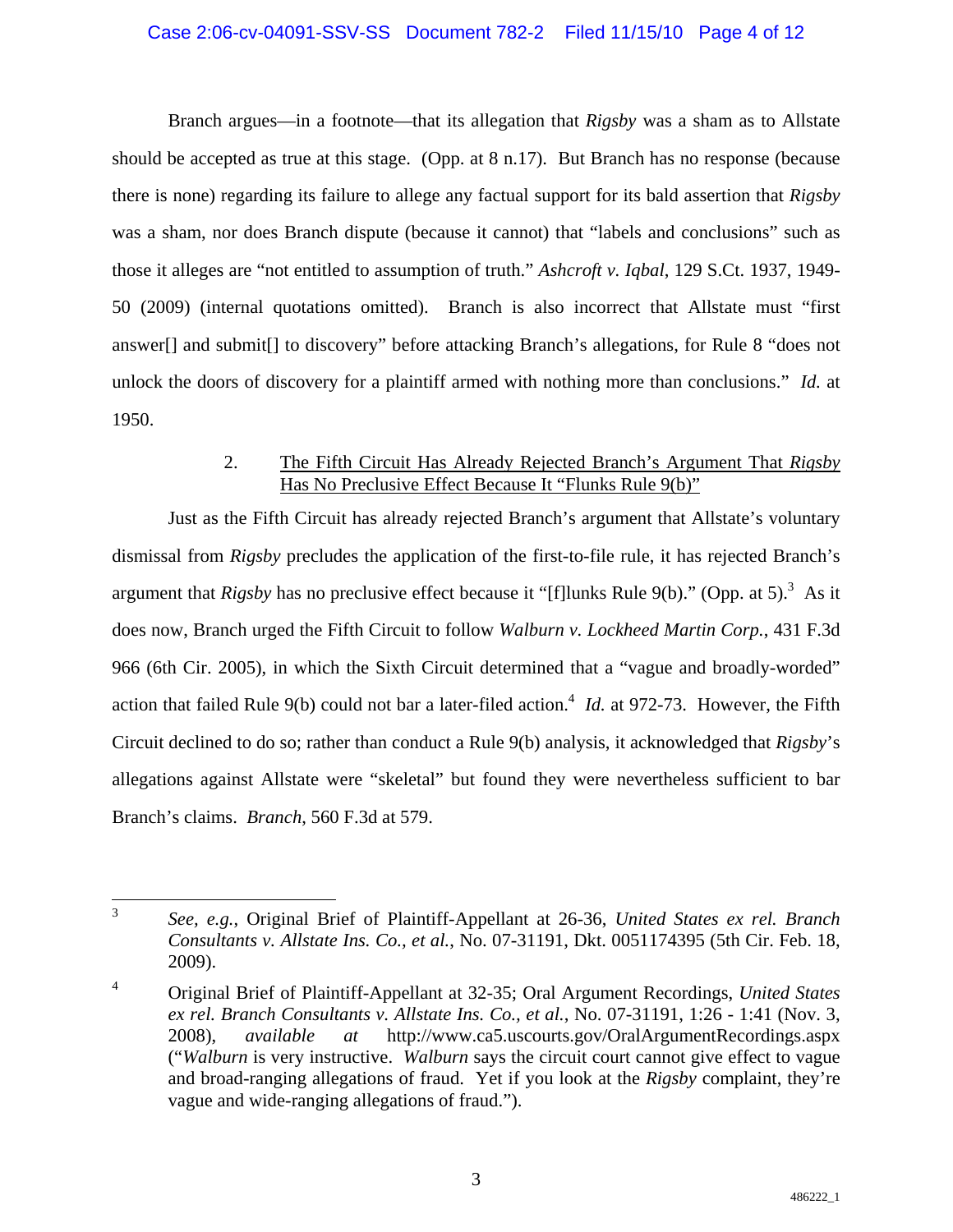#### Case 2:06-cv-04091-SSV-SS Document 782-2 Filed 11/15/10 Page 5 of 12

Having already argued and lost this point, Branch cannot relitigate it now. Indeed, under principles of *res judicata* and "law of the case," Branch is barred from doing so. Branch barely addresses these principles in its brief, arguing only that "because the prior dismissal in this case and the voluntary dismissal in *Rigsby* were both without prejudice, neither *res judicata* nor law of the case has any application." (Opp. at 3). Branch cites no authority in support of this frivolous argument, which ignores well-settled Fifth Circuit law that *res judicata* prohibits parties from re-litigating jurisdictional issues already presented to, and decided by, the court. *Winters v. Diamond Shamrock Chemical Co.*, 149 F.3d 387, 396 n.10 (5th Cir. 1998); Mot. to Dismiss, Dkt. 684-1 at 12-13 and authorities cited therein.

## 3. Allstate's Voluntary Dismissal From *Rigsby* Did Not "Ripen" Any Issue That The Fifth Circuit Declined To Decide

Nor can Branch argue that this Court may now determine *Rigsby*'s sufficiency under Rule 9(b) for first-to-file purposes because Allstate's voluntary dismissal has somehow "ripened" the issue. Allstate was dismissed from *Rigsby* eight months *before* the Fifth Circuit ruled, and *Rigsby*'s procedural posture as to Allstate is the same today as it was when *Branch* was heard and decided. The Fifth Circuit dismissed Branch's claims against Allstate knowing that Allstate had been dismissed from *Rigsby*, and after entertaining Branch's arguments on that subject in briefing and oral argument.<sup>5</sup>

Branch also misreads footnote 10 of the Fifth Circuit's opinion, which Branch claims reflects an "explicit" acknowledgment by the Fifth Circuit that in light of Allstate's voluntary dismissal from *Rigsby*, this court should decide in the "first instance" whether *Rigsby*'*s*  insufficiency under Rule 9(b) would prevent the first-to-file rule from operating. (Opp. at 2-3). Branch's argument depends on a tortured reading that ignores the footnote's full text and context. In holding that the dismissal of another defendant, State Farm, was proper, the Fifth Circuit added footnote 10, which reads, in its entirety:

5

Oral Argument Recordings, 8:05 - 8:59, 11:25 - 11:52 (discussing impact of *Rigsby*'s dismissal on first-to-file rule, separate and apart from Rule 9(b)).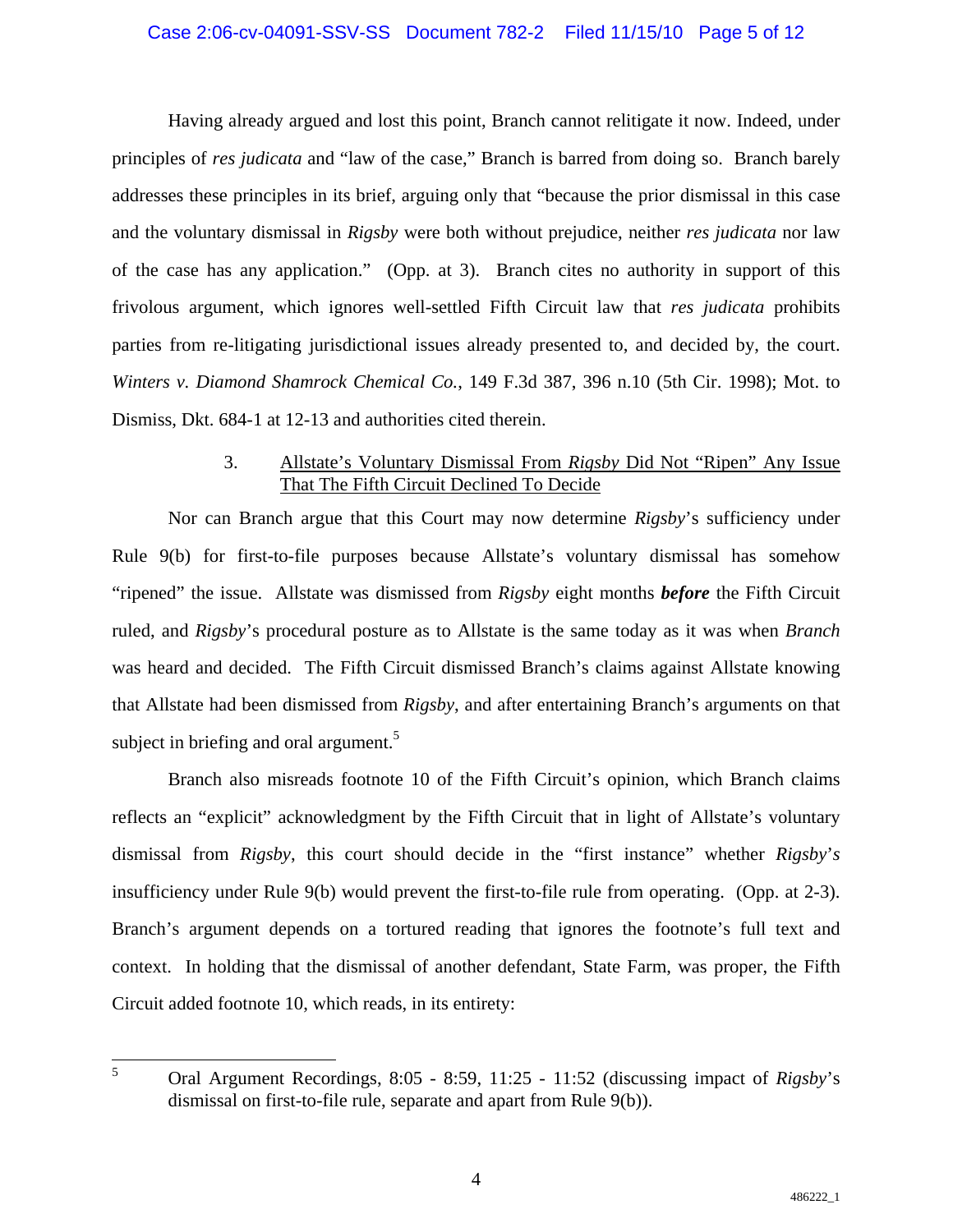Branch further contends that the district court erred in failing to analyze *Rigsby*  for Rule 9(b) sufficiency because, according to Branch, a complaint that fails Rule 9(b) cannot constitute a first-filed action under § 3730(b)(5). *See, e.g., Walburn*, 431 F.3d at 972-72 (holding that a complaint that fails Rule 9(b) is rendered legally infirm from its inception, and thus cannot preempt a later-filed complaint under the first-to-file bar). The sufficiency of the *Rigsby* complaint under Rule 9(b) is a matter for *that* court to decide in the first instance. *Having alleged at*  least some detail as to State Farm, we hold that the Rigsby complaint is a 'first*filed' complaint as to State Farm.*"

*Branch*, 560 F.3d at 378 n.10 (emphasis added).

Far from "implicitly [holding]" that it is for *this* Court to determine "in the first instance" the factual sufficiency of the *Rigsby* complaint under Rule 9(b) to "test its preclusive effect" under the first-to-file rule, as Branch suggests (Opp. at 2-3), footnote 10 *forecloses* that inquiry. It *expressly rejects* Branch's argument that the court presiding over the later-filed action can or should evaluate the sufficiency of a first-filed complaint under Rule 9(b) before determining whether the later action is jurisdictionally barred by the FCA. So long as the complaint places the government on notice and fulfills the purpose of the rule, the court presiding over the laterfiled case need not look further. Thus, the Fifth Circuit affirmed the dismissal of *both* Allstate and State Farm *despite* the "skeletal" allegations against Allstate, and notwithstanding that the *Rigsby* court would decide the Rule 9(b) issues as to State Farm "in the first instance." *Id.* at 378 n.10, 379. *If* the court overseeing the first-filed action decides "in the first instance" that the complaint should be dismissed under Rule 9(b), or that the first-filed case is a sham, the question left undecided by the Fifth Circuit might arise. But that, of course, is *not* what happened with respect to Allstate in *Rigsby*. 6 Indeed, because Allstate had been voluntarily dismissed from *Rigsby*—as the Fifth Circuit well knew—the statement that the *Rigsby* court could decide "in the first instance" whether *Rigsby* complied with Rule 9(b) obviously had no application to Allstate.

 $\overline{a}$ 6 Had the Fifth Circuit "expressly" intended for *this* court to consider the question of Allstate's voluntary dismissal from *Rigsby* or the sufficiency of *Rigsby* under Rule 9(b), as Branch contends, it would have remanded that issue—just as it remanded the public disclosure rule and Rule 9(b) issues. *Branch*, 560 F.3d at 381.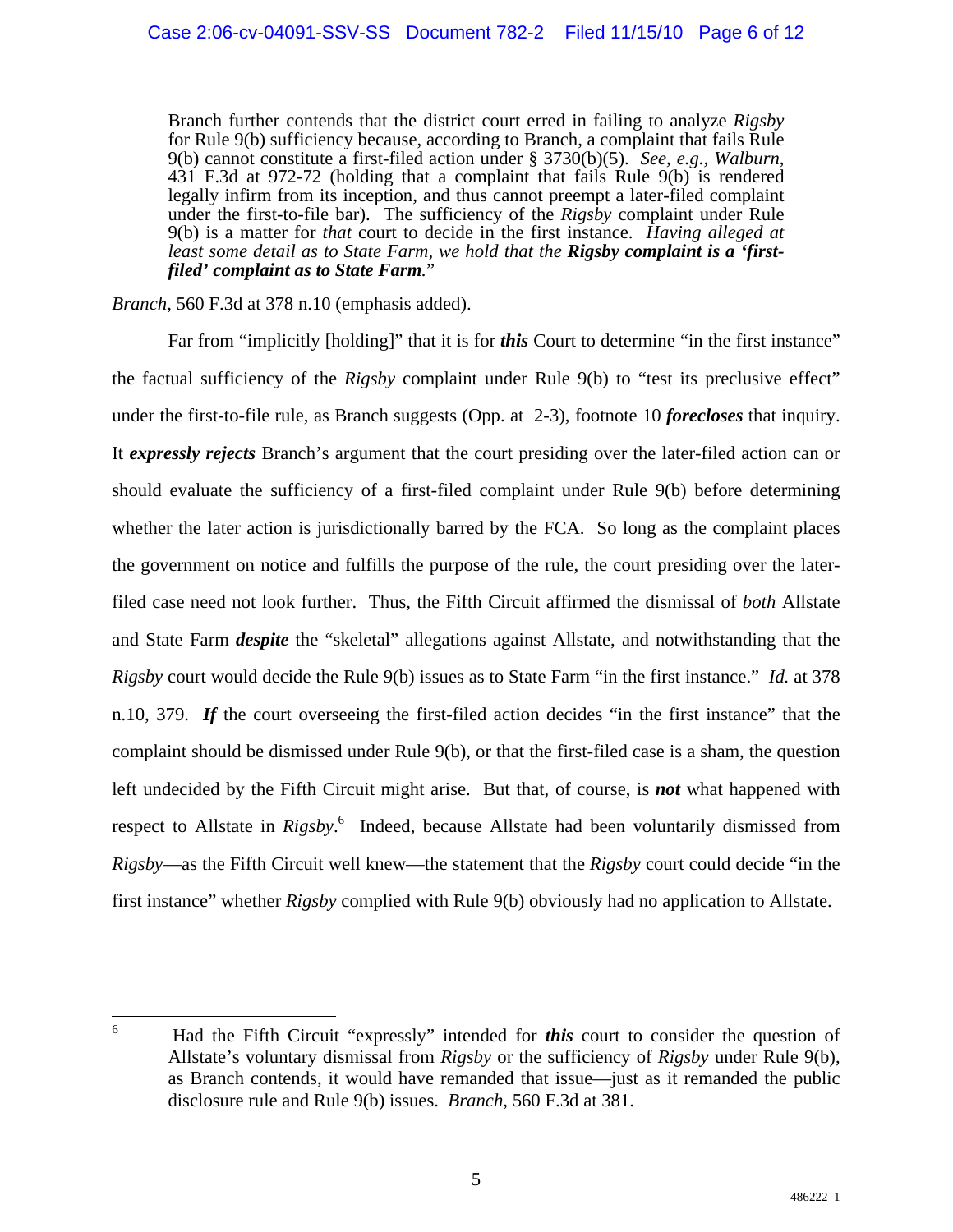#### 4. *Chovanec* Is Inapplicable

Also contrary to the Fifth Circuit's decision in *Branch*, Branch urges this Court to adopt the reasoning of the Seventh Circuit in *United States ex rel. Chovanec v. Apria Healthcare Group, Inc.*, 606 F.3d 361 (7th Cir. 2010), and hold that a first-filed action that has been dismissed will not bar a subsequent suit. Yet, Branch argued the same points made in *Chovanec* to the Fifth Circuit, insisting that Allstate's voluntary dismissal from *Rigsby* cleared the way for Branch to proceed. The Fifth Circuit *rejected* that argument. The fact that a new, out-of-circuit case was published after the Fifth Circuit issued its decision does not allow Branch to re-raise an issue already decided against it. *See, e.g.*, *Fuhrman v. Dretke*, 442 F.3d 893, 896-97 (5th Cir. 2006).

Moreover, *Chovanec*'s hyper-literal interpretation of the first-to-file rule is unwarranted and inconsistent with the rule's objectives, as well as with precedent from other circuits. In *Branch*, the Fifth Circuit rejected a construction of the first-to-file rule that "would allow an infinite number of copycat *qui tam* actions to proceed." *Branch*, 560 F.3d at 378. But *Chovanec*'s interpretation does just that, as it throws open the courthouse door to duplicative, parasitic *qui tam* litigation whenever the first-filed complaint is dismissed, either voluntarily or *in*voluntarily. Under *Chovanec*, a defendant could be forced to litigate a never-ending series of identical *qui tam* law suits, *even after* the first lawsuit is fully litigated and adjudged on the merits.

*Chovanec*'s rule also seriously undermines the incentive for relators to "race to the courthouse" to file their claims and promptly notify the government of fraud. *See United States ex rel. LaCorte v. Smithkline Beecham Clinical Labs., Inc.*, 149 F.3d 227, 234 (3d Cir. 1998). Under *Chovanec*, a relator can sit back until the conclusion of other *qui tam* litigation and then file an identical lawsuit after the first case is dismissed.

These concerns are not theoretical. Since Hurricane Katrina, Allstate has been sued in multiple *qui tam* actions alleging the same fraud, despite the fact that the government has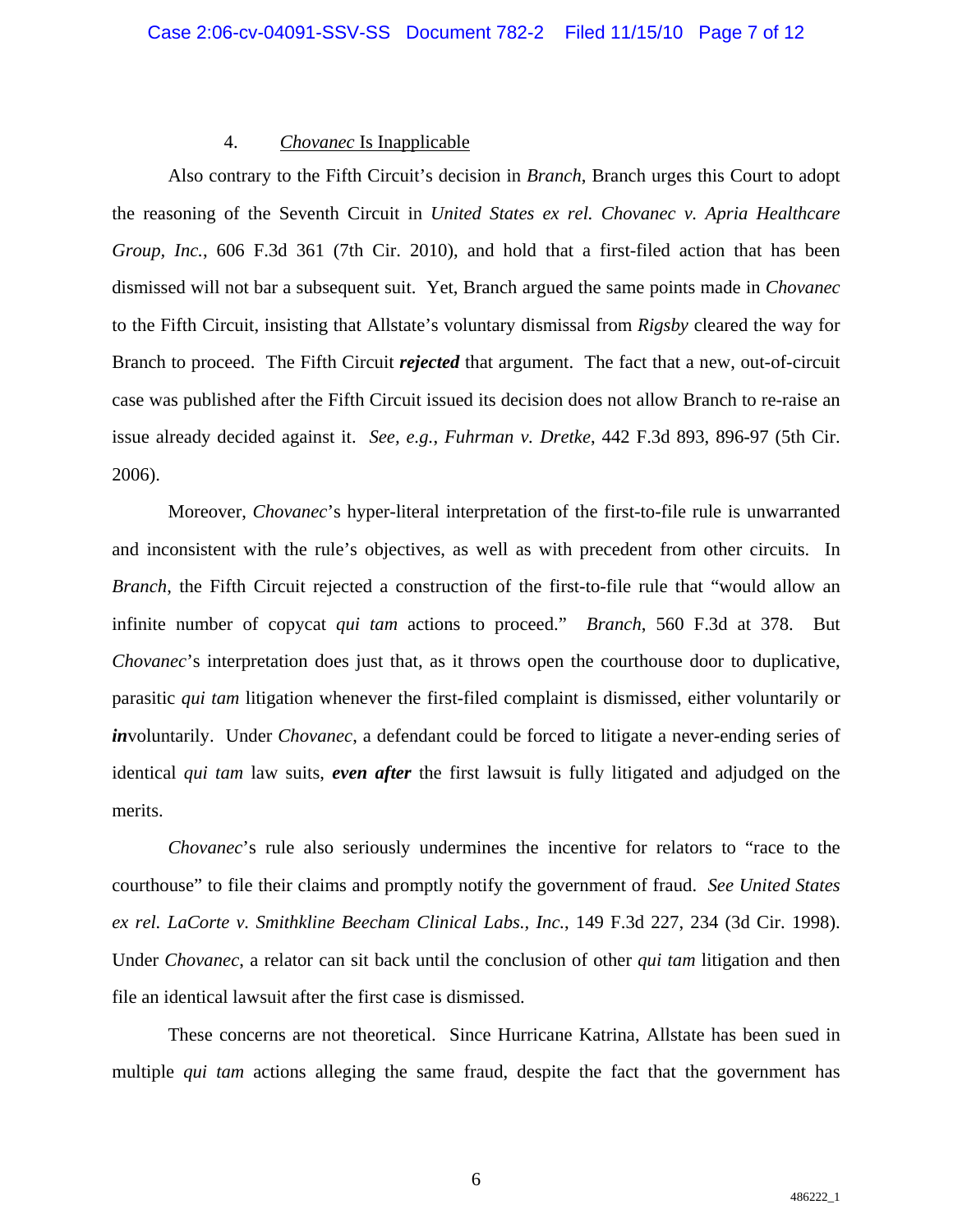## Case 2:06-cv-04091-SSV-SS Document 782-2 Filed 11/15/10 Page 8 of 12

thoroughly investigated and declined to intervene in any of these suits. Indeed, a *fourth qui tam* suit against Allstate has just been unsealed, making the same claims as *Rigsby*, *Branch*, and *Denenea*. *United States ex rel. Sonnier v. Allstate Ins. Co.*, No. 3:09-cv-01038, Dkt. 1 (M.D. La. filed Dec. 11, 2009) (ordered unsealed November 3, 2010). It was precisely to cut off such repetitive litigation that Congress imposed a first-to-file bar that does not evaporate the moment the first complaint is dismissed.

*Chovance's* analytical deficiencies explain why no other circuit has adopted *Chovanec*'s rule. On the contrary, courts—including the Fifth Circuit in this case—have repeatedly given preclusive effect to first-filed complaints after their dismissal.<sup>7</sup> This result accords most closely with the purposes of the rule, as well as its text, which provides that "when a person brings an action under this subsection, no person other than the Government may intervene or bring a related action based on the facts underlying the pending action." 31 U.S.C. § 3730(b)(5). The statute does not require the first case to be "pending" when the later suit is brought; it simply bars relators from "bringing a related action" based on the facts alleged in the first suit while it was "pending."

## **B. Branch's Inflated Revenue Allegations Cannot Survive**

## 1. Like Branch's Loss-Shifting Allegations, Branch's Inflated Revenue Allegations Are Barred Under The First-to-File Rule

*Rigsby*'s allegations regarding inflated revenue bar the new inflated revenue scheme Branch alleges in its SAC for the same reasons *Rigsby*'s "skeletal" allegations about Allstate's purported loss-shifting scheme were held to bar Branch's same claim. *Branch*, 560 F.3d at 379. Branch's only argument to the contrary relies on an obvious misreading of the *Rigsby* complaint. In claiming that *Rigsby*'s inflated revenue allegations relate only to State Farm, Branch ignores the fact that paragraphs 76 through 79 of the *Rigsby* complaint contain broad language regarding

 $\frac{1}{7}$  *E.g.*, *United States ex rel. Lujan v. Hughes Aircraft Co.*, 243 F.3d 1181, 1188 (9th Cir. 2001) (holding that dismissal of first-filed case is not an exception to first-to-file bar); *United States ex rel. Grynberg v. Koch Gateway Pipeline Co.*, 390 F.3d 1276, 1279 n.2 (10th Cir. 2004) (stating that settlement of first-filed case is irrelevant to first-to-file analysis).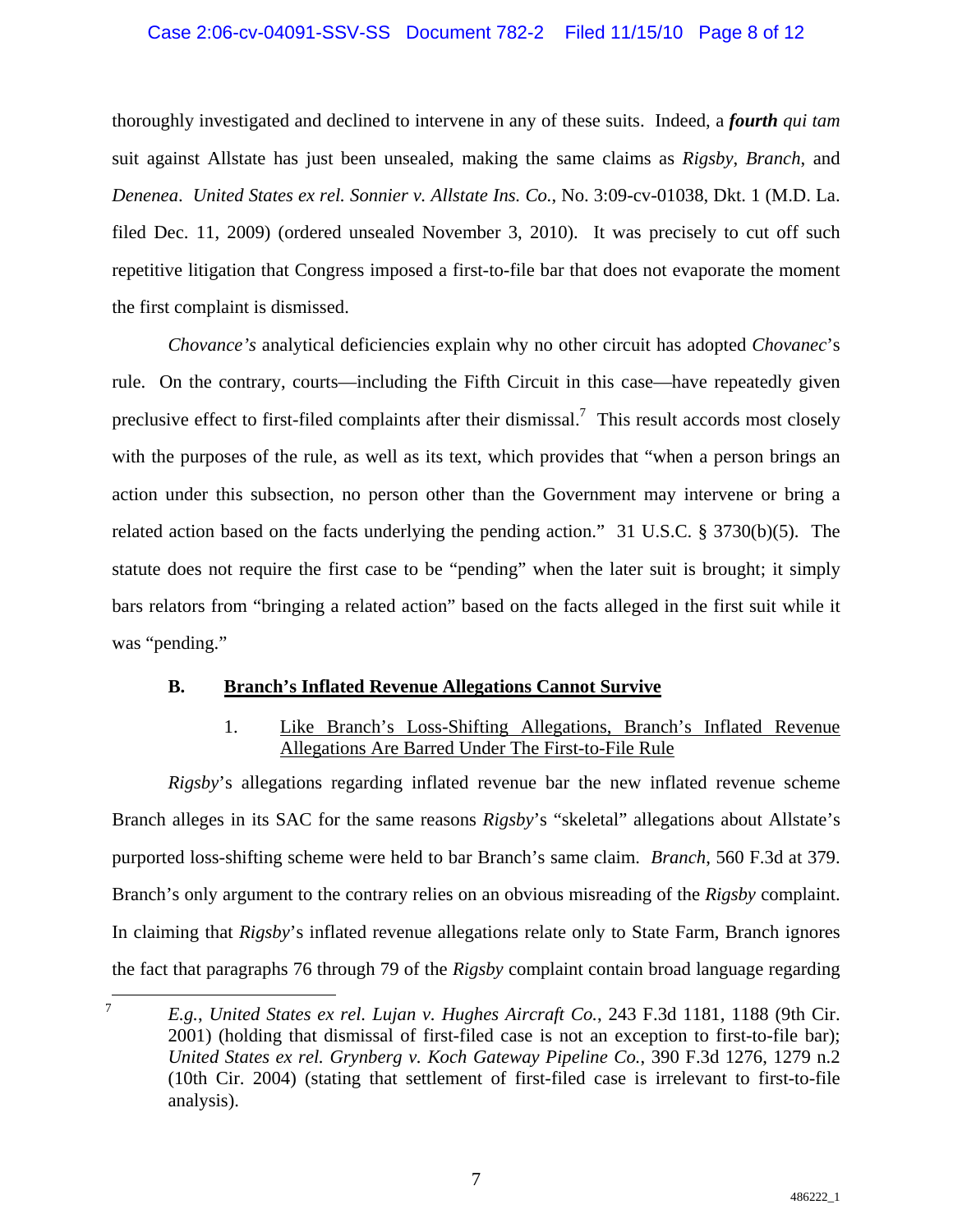#### Case 2:06-cv-04091-SSV-SS Document 782-2 Filed 11/15/10 Page 9 of 12

the inflation of adjusting expenses that relate to **all** defendants.<sup>8</sup> Likewise, each of the four counts in the *Rigsby* complaint refers to all defendants and incorporates by reference all the prior paragraphs alleged, including those specifically identifying only Allstate. (*Rigsby* Complaint ¶¶ 83-116.) Therefore, the basic fraud allegations in *Rigsby*, including the inflated revenue allegations, apply to *all* defendants—including Allstate.

Branch's argument also ignores the nature of the loss-shifting allegations in *Rigsby* that the Fifth Circuit found to be preclusive. Just as with *Rigsby*'s inflated revenue allegations, *Rigsby* does not mention Allstate by name specifically in connection with the loss-shifting allegations. In fact, *Rigsby*'s general allegation that "defendant insurance companies made a corporate decision to misdirect and misallocate claims" is immediately followed by the allegation that "[t]hey communicated this decision directly or indirectly to the E.A. Renfroe company," which the *Rigsby* relators allege provided services for *other* insurance companies. (*Rigsby* FAC, Dkt. 16, ¶¶ 11, 12, 27, 56.) With respect to Allstate, *Rigsby*'s inflated revenue allegations are pled with the same specificity as the loss-shifting allegations that the Fifth Circuit to be preclusive.

#### 2. Branch Is Not An Original Source Of The Inflated Revenue Allegations

This Court has held that the inflated revenue allegations add an entirely new scheme not previously alleged by Branch, yet Branch has made no showing that it has direct and independent knowledge of the information on which those allegations are based. Branch's assertion that both the loss-shifting and inflated revenue schemes are based on the same information does not alleviate Branch's burden, because it must still show what firsthand information it had that Allstate inflated revenues—as opposed to shifting losses—at the identified properties. Branch's

<sup>&</sup>lt;u>.</u> 8 Branch makes much of the fact that paragraph 78 begins with the phrase, "A noted earlier," which refers back to allegations specific to State Farm. (Opp. at 11). Branch improperly construes the terms "as noted earlier" as an outer limit on the allegations that follow. The earlier allegations "noted" about State Farm are merely examples of a fraud alleged against all defendants, as the incorporation of paragraph 78 in the counts against *all* defendants makes clear.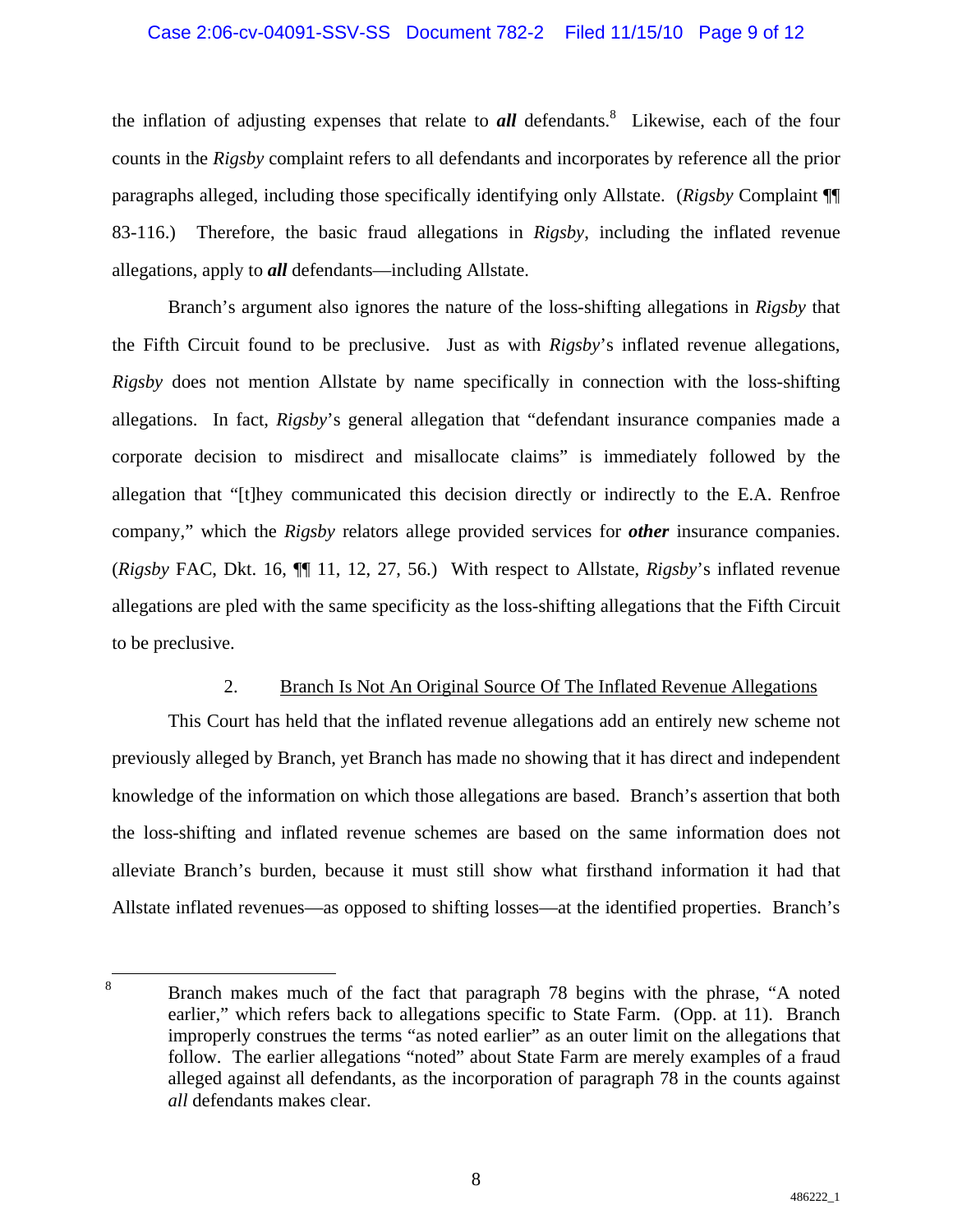## Case 2:06-cv-04091-SSV-SS Document 782-2 Filed 11/15/10 Page 10 of 12

failure to do so shows that it is an original source of the new inflated-revenue scheme allegations.

#### 3. Branch Fails To Adequately Allege An Inflated Revenue Scheme

Branch's inflated revenue allegations also fail under Rules 8 and 9(b). The SAC includes no "particular details" specific to that scheme, nor does it provide "fair notice of what the . . . claim is and the grounds upon which it rests."<sup>9</sup> Instead, Branch impermissibly conflates the two schemes by arguing that all the factual details it previously alleged as to the loss-shifting scheme alone suffice to describe the new and different inflated revenue scheme. Rule 9(b) requires Branch to provide details about *both* schemes and identify how each scheme was carried out, who was involved, the purportedly false statements that were made, and when and where the alleged fraud occurred. Because Branch refers only to its pre-existing loss-shifting allegations, Rules 8 and 9(b) require that Branch be limited to pursuing only its loss-shifting claims.<sup>10</sup>

## **C. Branch Fails to Allege a Reverse False Claim**

Not only is Branch attempting to re-litigate jurisdictional issues it has already lost, it is also attempting to re-litigate this Court's decision that it failed to adequately allege a reverse false claim under Section 3729(a)(7). In its opposition brief, Branch states that it is asserting claims under Section  $3729(a)(1)(G)$  (formerly Section  $3729(a)(7)$ ), despite the fact that this Court previously found those very claims to be deficient and dismissed them. *United States ex rel. Branch Consultants, L.L.C. v. Allstate Ins. Co.*, 668 F. Supp. 2d 780, 811-12 (E.D. La. 2009). Specifically, the Court held that Branch failed to plead a reverse false claim because Branch did not identify any obligation requiring defendants to pay money to the government. *Id.* at 812. Branch's SAC contains *no* new allegations remedying this defect, and its reverse false claims allegation should therefore be dismissed with prejudice. *See United States ex rel. Davis v.* 

<sup>-&</sup>lt;br>9 *United States ex rel. Grubbs v. Kanneganti*, 565 F.3d 180, 190 (5th Cir. 2009); *Iqbal*, 129 S.Ct. 1937, 1961 (2009), *quoting Bell Atlantic Corp. v. Twombly*, 550 U.S. 544, 555 (2007) (quotations and citation omitted).

<sup>&</sup>lt;sup>10</sup> Allstate also incorporates by reference the other defendants' arguments regarding Rule 9(b).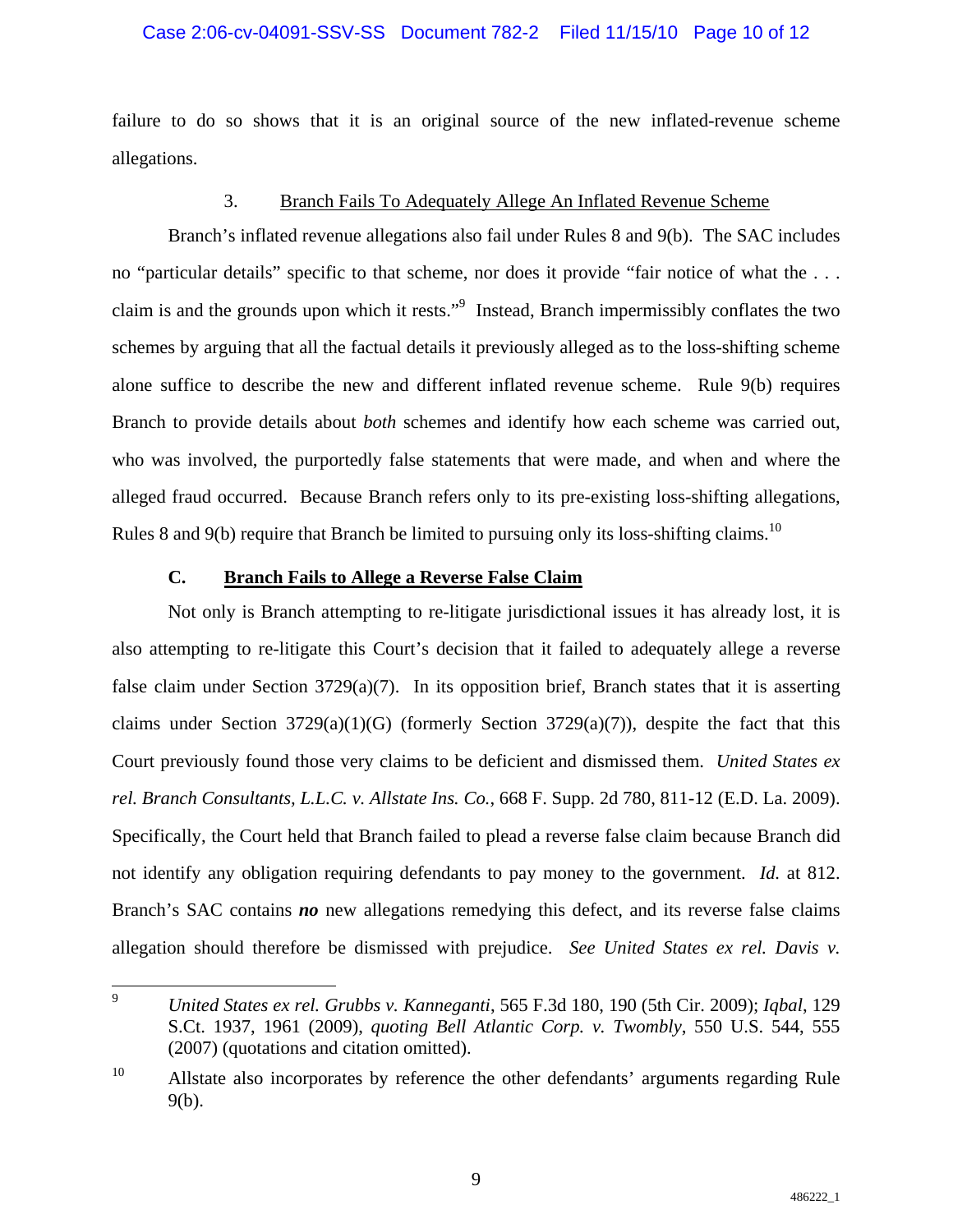*Lockheed Martin Corp.*, No. 4:09-CV-645-Y, 2010 WL 3239228, at \*7 (N.D. Tex. Aug. 16, 2010) (dismissing claims with prejudice where plaintiff still failed to meet Rule 9(b) after amending because plaintiff should not be allowed "another bite at apple"). As with the first-tofile issue, Branch is merely—and without any new grounds—improperly rearguing issues already decided against it.

# **CONCLUSION**

For the reasons set forth above, as well those stated in Allstate's Motion to Dismiss and its supporting memorandum, this Court should dismiss Branch's Second Amended Complaint against Allstate in its entirety with prejudice.

Dated: November 15, 2010 Respectfully submitted,

## BARRASSO USDIN KUPPERMAN FREEMAN & SARVER, L.L.C.

/s/ Judy Y. Barrasso Judy Y. Barrasso (2814) jbarrasso@barrassousdin.com  $909$  Poydras Street,  $24<sup>th</sup>$  Floor New Orleans, Louisiana 70112 Telephone: (504) 589-9700 Fax: (504) 589-9701

MUNGER TOLLES AND OLSON LLP Brad D. Brian (*pro hac vice*) brad.brian@mto.com Gregory J. Weingart (*pro hac vice*) gregory.weingart@mto.com 355 South Grand Avenue, 35th Floor Los Angeles, California 90071 Telephone: (213) 683-9100 Fax: (415) 512-4077

**Attorneys for Allstate Insurance Company**

SONNENSCHEIN NATH AND ROSENTHAL LLP Richard L. Fenton (*pro hac vice)*  rfenton@sonnenschein.com Steven M. Levy (*pro hac vice*) slevy@sonnenschein.com 233 South Wacker Drive 7800 Sears Tower Chicago, Illinois 60606 Telephone: (312) 876-8000 Fax: (312) 876-7934